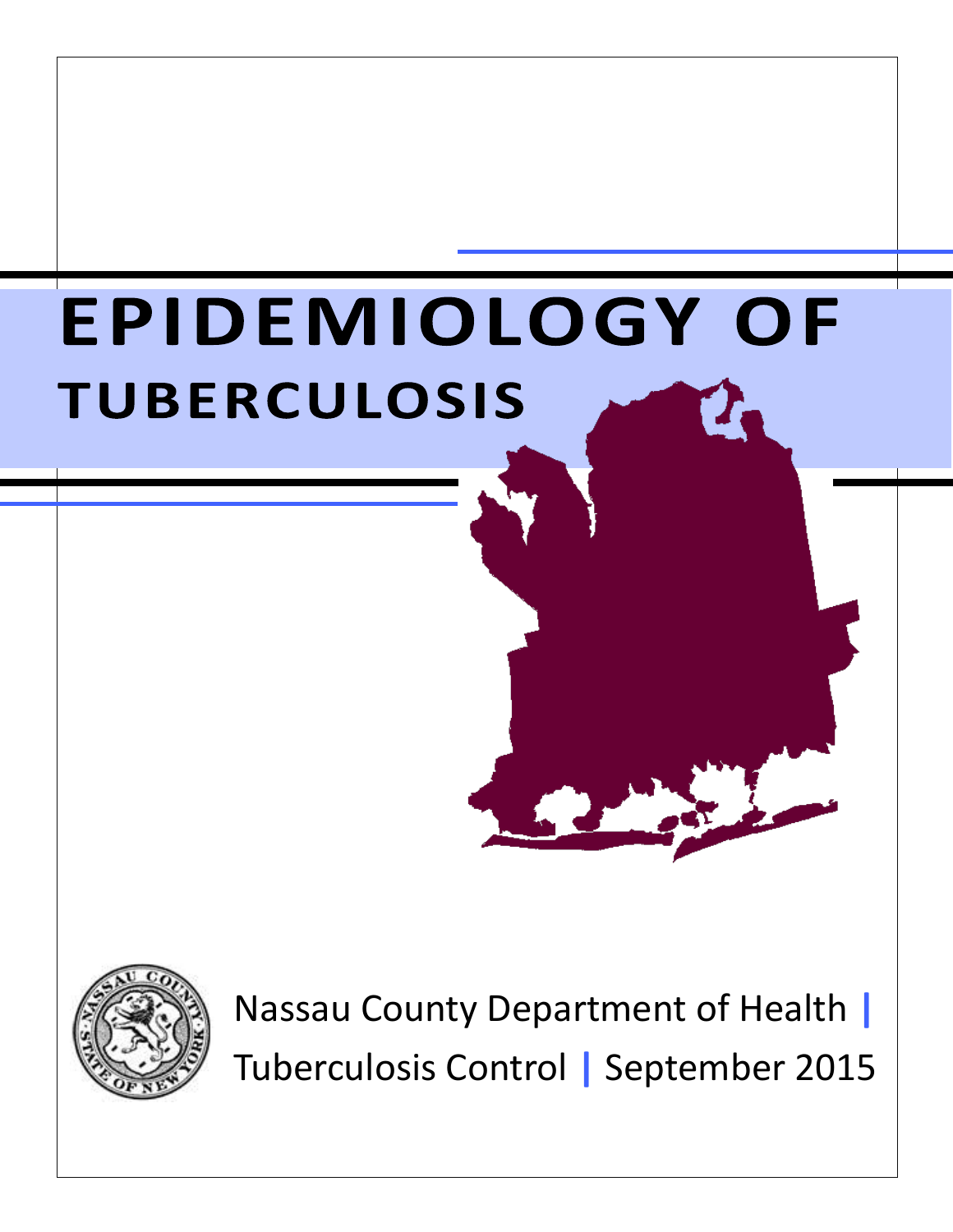# **TABLE OF CONTENTS**

| <b>Figures</b>                                                                                                   |
|------------------------------------------------------------------------------------------------------------------|
|                                                                                                                  |
| Figure 2 Tuberculosis rates by age in years, Nassau County, 1994, 1999, 2004, 2009, and 20147                    |
|                                                                                                                  |
| Figure 4 Tuberculosis rates by race, Nassau County, 1994, 1999, 2004, 2009, and 20148                            |
| Figure 5 Tuberculosis cases and rates by ethnicity, Nassau County, 1993-20149                                    |
| Figure 6 Tuberculosis cases by birth in the United States, Nassau County, 1993-20149                             |
| <b>Figure 7</b> Patient country of birth as percent of all foreign-born tuberculosis cases, Nassau County, 1993- |
|                                                                                                                  |
|                                                                                                                  |
| Figure 9 Tuberculosis cases by site of disease, Nassau County, 1994-201413                                       |
| Figure $10$ HIV infection among TB cases, Nassau County, 1994-201413                                             |
| Figure $11$ Number and proportion of qualifying <sup>2</sup> tuberculosis cases that completed treatment within  |
|                                                                                                                  |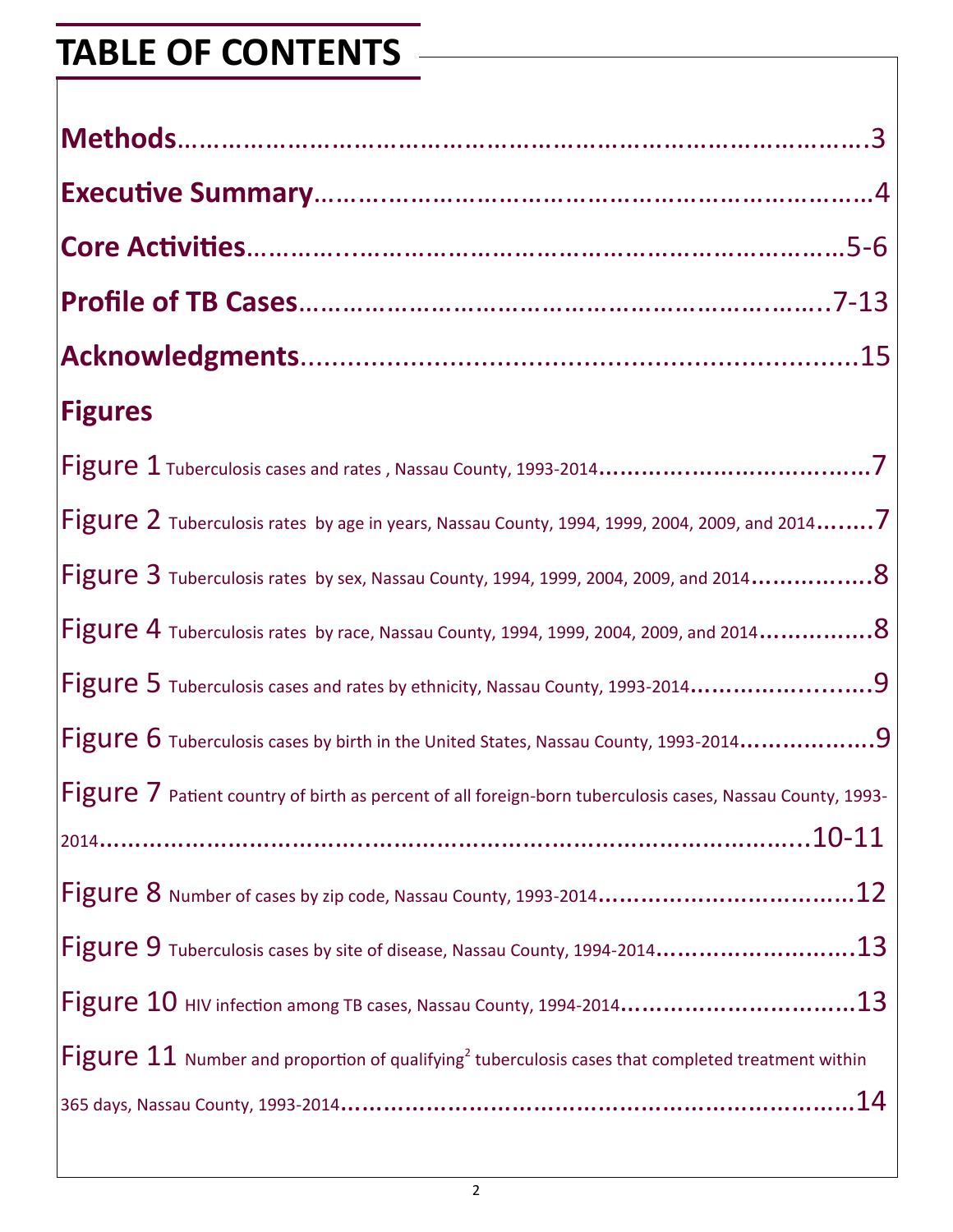#### **METHODS**

All data on Tuberculosis (TB) cases in Nassau County 1993-2014 was obtained from the New York State Communicable Disease Electronic Surveillance System (CDESS). Countries, territories, and Nassau County localities are all based on CDESS entries and codes. Data was downloaded as a Microsoft Excel document and analyzed using Microsoft Excel. All graphs were created in Microsoft Excel.

All population data was obtained from the United States Census Bureau. This includes population by county, populations by sex, populations by age, populations by race, populations by ethnicity, and populations by zip code. Rates were calculated using decennial census data from 1990, 2000, and 2010. Rates were based on the decennial census data from the start of each decade (1990-1999 rates were calculated with 1990 census data, 2000-2009 were calculated with 2000 census data, and 2010-2014 were calculated with 2010 census data).

All data reflects the most complete available as of September, 2015.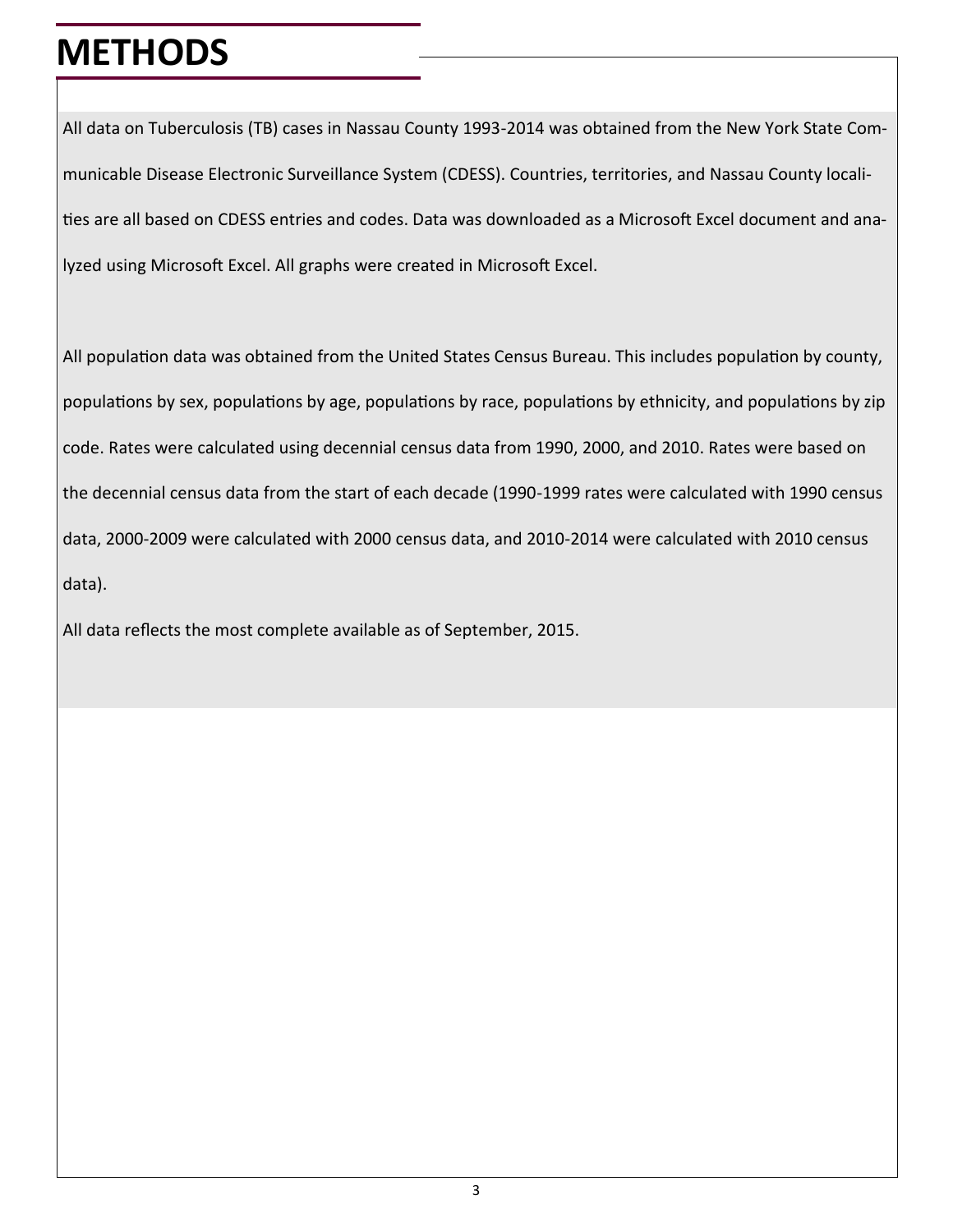#### **EXECUTIVE SUMMARY**

**•** In 2014, the total rate of TB in Nassau County was 2.5 per 100,000. This represents a 21% decrease from 2013, and a 75% decrease from 1993. This is also lower than the national rate of 3.0 per 100,000.

**•** While the overall rates for each age have decreased over time, TB remains highest in the senior population. In 2014, patients ages 65 years and older saw the highest rate of TB at 6.4 per 100,000. Patients ages 0-17 years saw the lowest rate at <1 per 100,000.

**•** Since, 1994, The rates of TB for males and females were nearly equal with males seeing a slightly higher rate. The latest data from 2014, demonstrates males with TB rate of 2.8 per 100,000, as compared with 2.2 per 100,000 for females.

**•** Since 1994, Blacks saw the largest decrease in TB incidence with a 95% decrease, compared with a 68% decrease for Whites and a 53% decrease for Asian/Pacific-Islanders.

**•** The overall TB rate trend for Hispanics has decreased over time compared with a near linear trend for non-Hispanics. In 2014, the rate of TB for Hispanics was nearly double that of Non-Hispanics (4.1 per 100,000 compared with 2.2 per 100,000).

**•** The number of TB patients of foreign-birth has exceeded those of U.S.-birth every year since 1996, seeing only a 59% decrease in cases since 1993 compared with an 89% decrease for U.S.-born patients. Foreign-born patients made up 79% of all TB cases in Nassau County in 2014.

**•** Since 1993, the top ten countries of birth for foreign-born TB patients were El Salvador, India, Haiti, Honduras, Philippines, Peru, Pakistan, China, Guatemala, and Mexico. The only countries to each contribute to at least 10% of all TB cases in Nassau County since 1993 were El Salvador, India, and Haiti.

**•** The top 10 towns, by number of cases, since 1993 were Hempstead, Freeport, Westbury, Uniondale, Elmont, East Meadow, Hicksville, New Hyde Park, Long Beach, and Roosevelt.

**•** 2014 was the only year from 1993-2014 in which pulmonary only cases made up fewer than half of all TB cases.

**•** The percent of TB patients with HIV dropped significantly from 1993 to 2014. In 1993, 13% of all TB cases were HIV positive, while in 2014 only 3% of cases were.

 With an upward trend towards treatment completion since 1993, 100% of those eligible completed treatment within 365 days in 2014.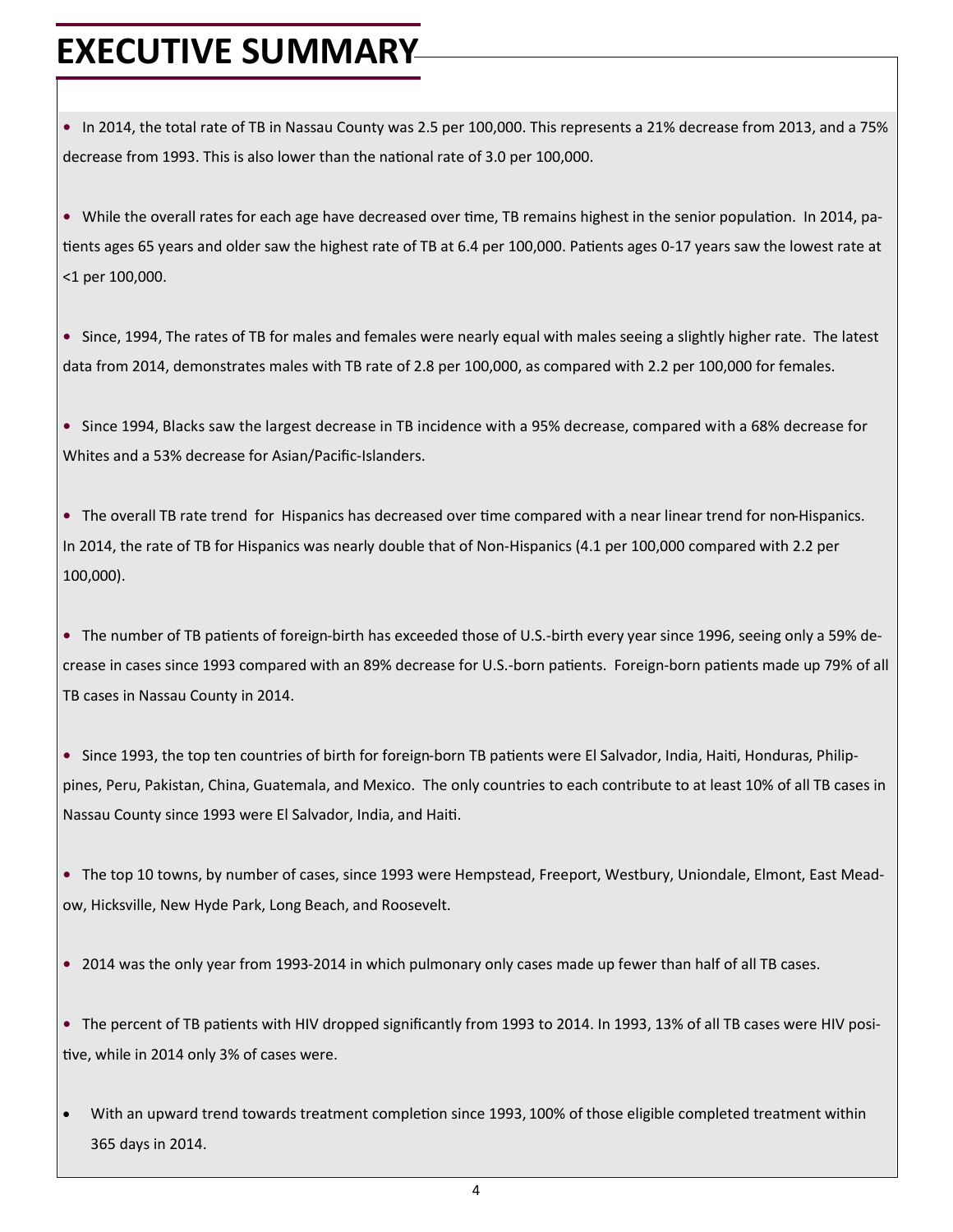# **CORE ACTIVITIES**

#### **SURVEILLANCE**

The Nassau County Department of Health Tuberculosis Control (NCDOH TBC) keeps records for all suspected and confirmed cases of TB as well as contacts to confirmed cases of TB. The Electronic Clinical Laboratory Reporting System (ECLRS) requires laboratories to report cases of suspected and confirmed TB to the health department. Patient information from the health department is reported to the state through the Communicable Disease Electronic Surveillance System (CDESS). Use of electronic reporting for both reporting to and from TBC allows for faster and more efficient transmission of case information.

TBC evaluates and monitors newly arrived immigrants participating in the B1/B2 program. Immigrants suspected of having TB based on their TST (TB skin test screening for infection) and x-ray are reported to the state through CDESS, and information is recorded so that follow-ups may be done.

#### **DIRECTLY OBSERVED THERAPY**

Directly Observed Therapy (DOT) is the standard of care for TB patients in Nassau County. It is the most effective way to ensure that patients adhere to and are able to complete their treatments. With DOT, patients are observed in person as they take their medications by TBC staff to guarantee proper maintenance of their anti-TB drug regimen. TBC offers DOT to all patients receiving medication for TB disease. In addition to watching patients take medication, the TBC staff members also provide referrals and serve as a liaisons to TBC.

#### **SKYPE**™ **OBSERVED THERAPY**

TBC has implemented Skype™ Observed Therapy (SOT) to overcome challenges of DOT as well as increase effectiveness and efficiency of observed therapy. With SOT, rather than going to patients homes, TBC staff use Skype™ to watch patients take their medications via live video. In addition to being less intrusive, SOT saves a significant amount of both time and money. From July 2012 to March 2015, 20% of those offered SOT chose it over DOT.

| <b>Total mileage savings</b> | S9.929.07   |
|------------------------------|-------------|
| <b>Total time savings</b>    | 614 hours   |
| <b>Total salary savings</b>  | \$23,342.26 |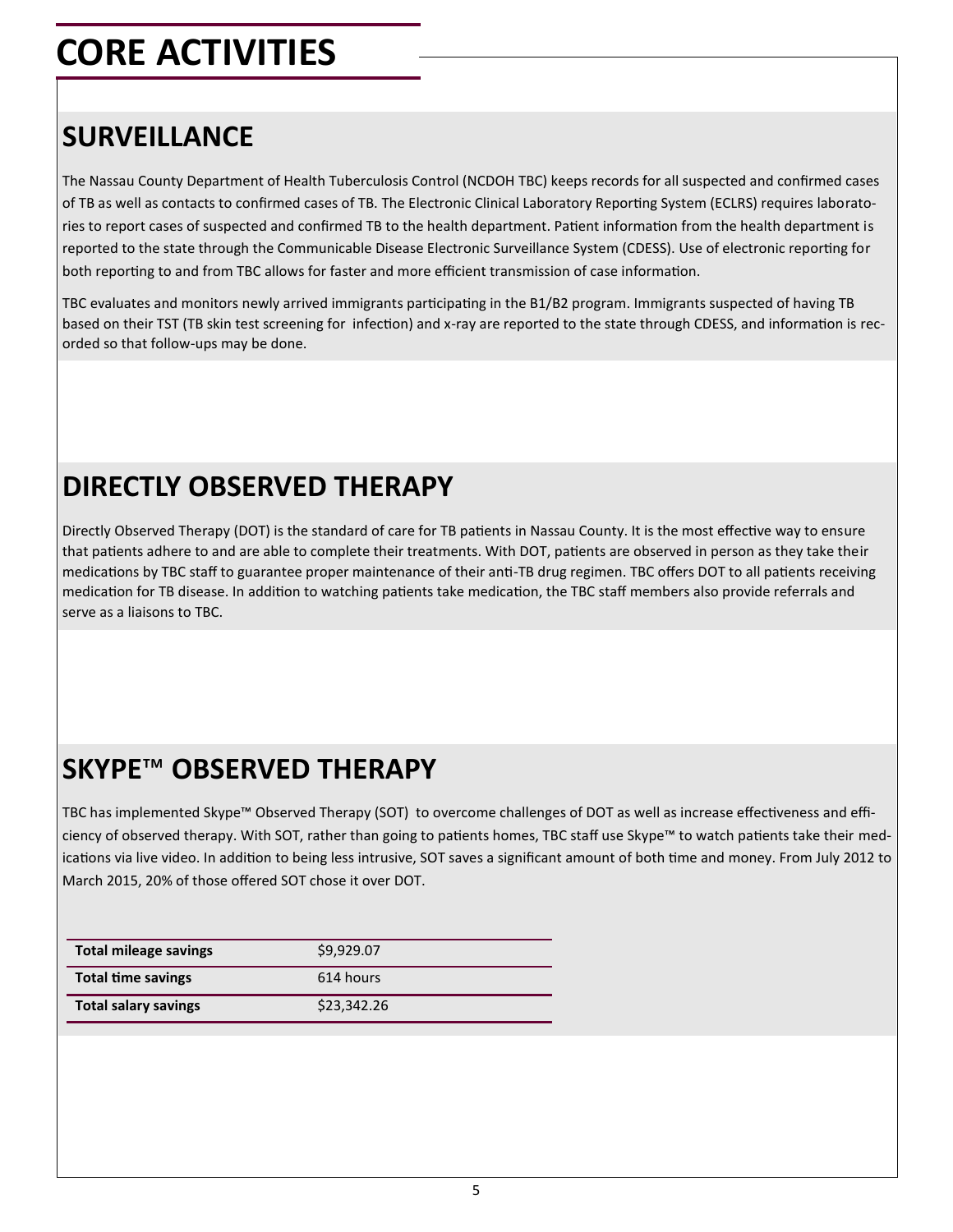# **CORE ACTIVITIES**

#### **CONTACT INVESTIGATION**

In order to identify and prevent the spread of TB, TBC performs contact investigations, testing individuals who have been exposed to patients with TB. Pulmonary TB cases have contacts identified. Once identified, contacts are evaluated for TB disease and latent TB infection (LTBI). Those with active TB disease are treated, as well as those with LTBI. Identifying those at risk for active TB disease allows TBC to prevent the transmission of TB bacteria and recommend treatment for LTBI.

|                                                                          | <b>Target</b> | 2014 |
|--------------------------------------------------------------------------|---------------|------|
| <b>Smear positive cases with contacts</b> 97%<br>identified <sup>1</sup> |               | 100% |
| Contacts evaluated <sup>2</sup>                                          | 82%           | 46%  |
| <b>Contacts who initiated treatment</b>                                  | 75%           | 77%  |

 $^{1}$ 267 contacts to active TB patients were identified. Smear positive refers to sputum specimens where acid fast bacilli are visible.  $2$ 17% of evaluated contacts were found to have LTBI.

#### **TB TRACK**

TB Track was created in order to facilitate tracking contacts in large-scale contact investigations to control the spread of TB while still interfacing with the existing reporting system on the NYS Health Commerce System (HCS). From November 2013 to June 2014, TB Track was implemented in a large-scale contact investigation of 345 with 76% evaluation success and 78% treatment success. Further implementation of TB Track will streamline the follow up process for tracking contacts, their evaluation status and treatment in large-scale investigations in order to increase the proportion of contacts evaluated and treated.

#### **COMMUNITY OUTREACH**

TBC is highly involved in the Nassau County community and works to keep the community healthy and informed. Aside from providing DOT to TB patients, TBC provides information to the community to create awareness of TB symptoms, treatments, and prevention methods. Information is given by TBC staff at site visits during large-scale investigations through presentations.

Additionally, materials for patients and providers, or anyone interested in more information on TB are available on the NCDOH website: http://www.nassaucountyny.gov/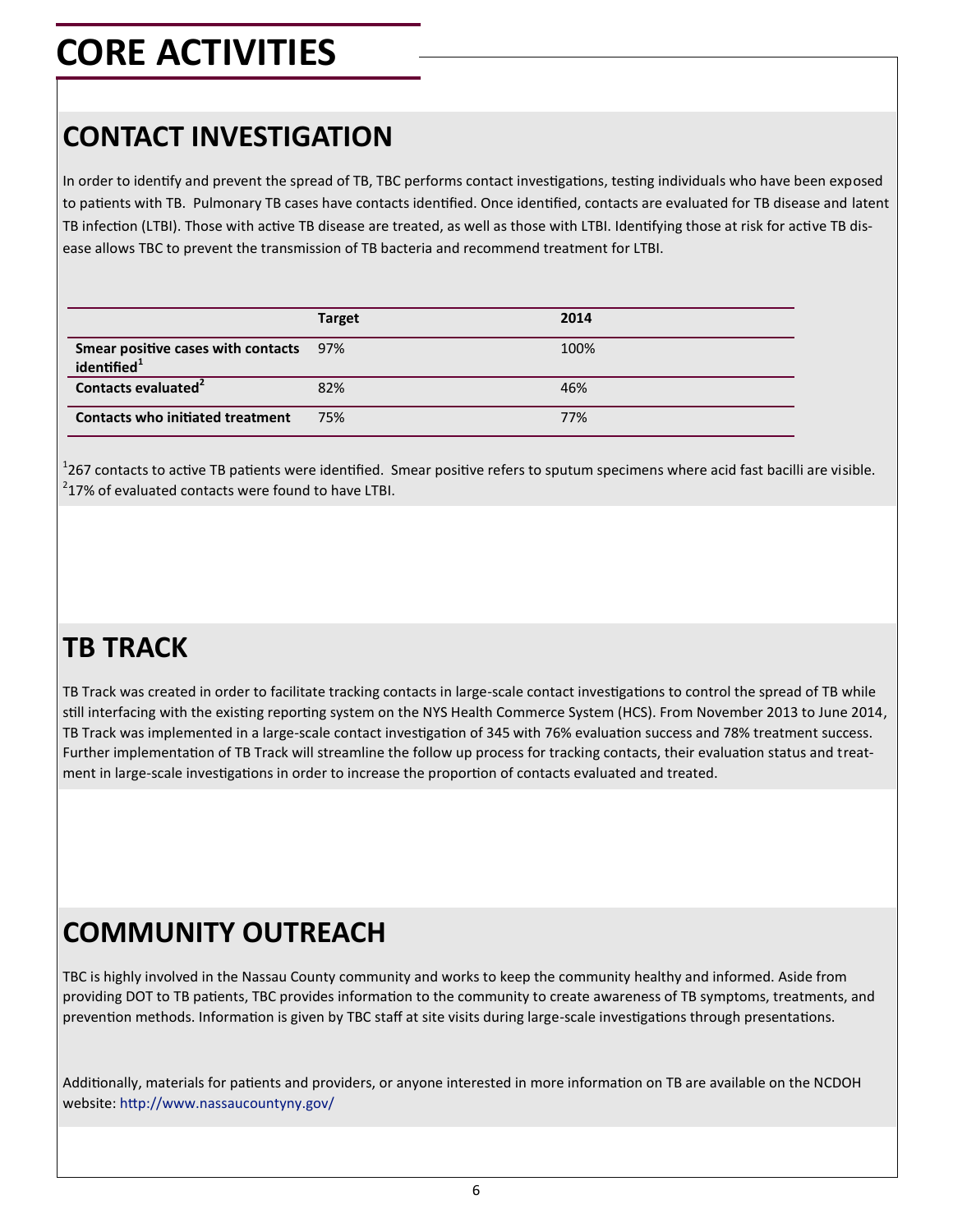

Over the past two decades, both the cases and incidence of tuberculosis in Nassau County have been steadily decreasing. In 2014, the rate was the lowest it has been at **2.5 per 100,000**.

This is a 21% decrease from 2013, and a **75% decrease from 1993**.

This is also **below the national rate** of tuberculosis, which for 2014 was 3.0 per 100,000.

In 2014, as well as the majority of years from 1993 to 2014, **patients age 65 years and older had the highest rate of TB**.

The age group with the lowest rate of TB in 2014 and the majority of years from 1993-2014 was 0-17 years.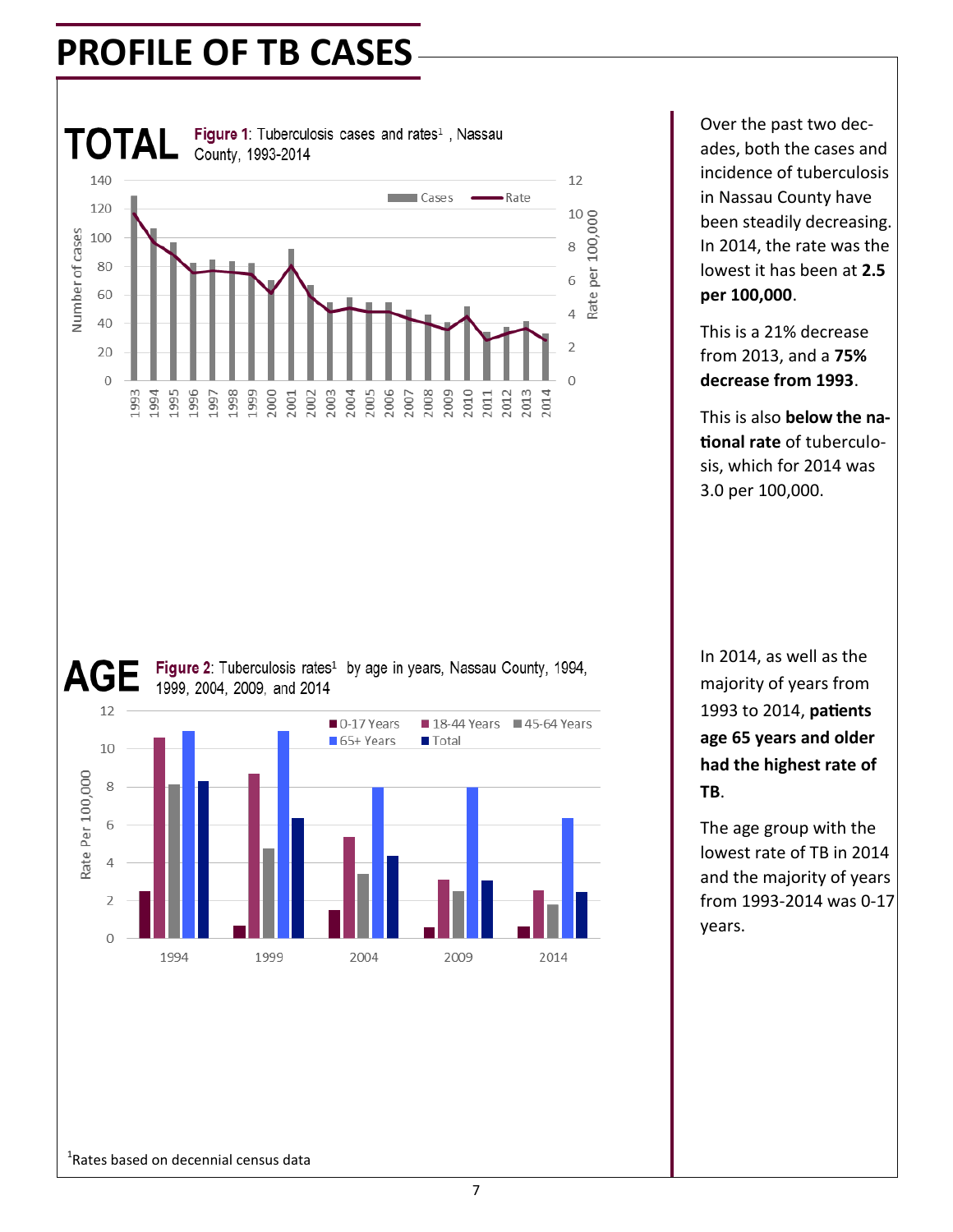

Males and females made up 55% and 45% of all cases since 1994, respectively.

The rate of TB for males exceeded that of TB for females in **19 of the 23 years** reported (83%).





Between 1994 and 2014, Blacks saw a **95% decrease in TB incidence**, compared with a 68% decrease for Whites and a 53% decrease for Asian/Pacific-Islanders.

2011 was the first year in which the number of cases among Asian/Pacific-Islanders was greater than the number of cases among Whites.

In 2014, the rate of TB in Asian/Pacific-Islanders was nearly **13 times** that of Whites and almost 9 times that of Blacks.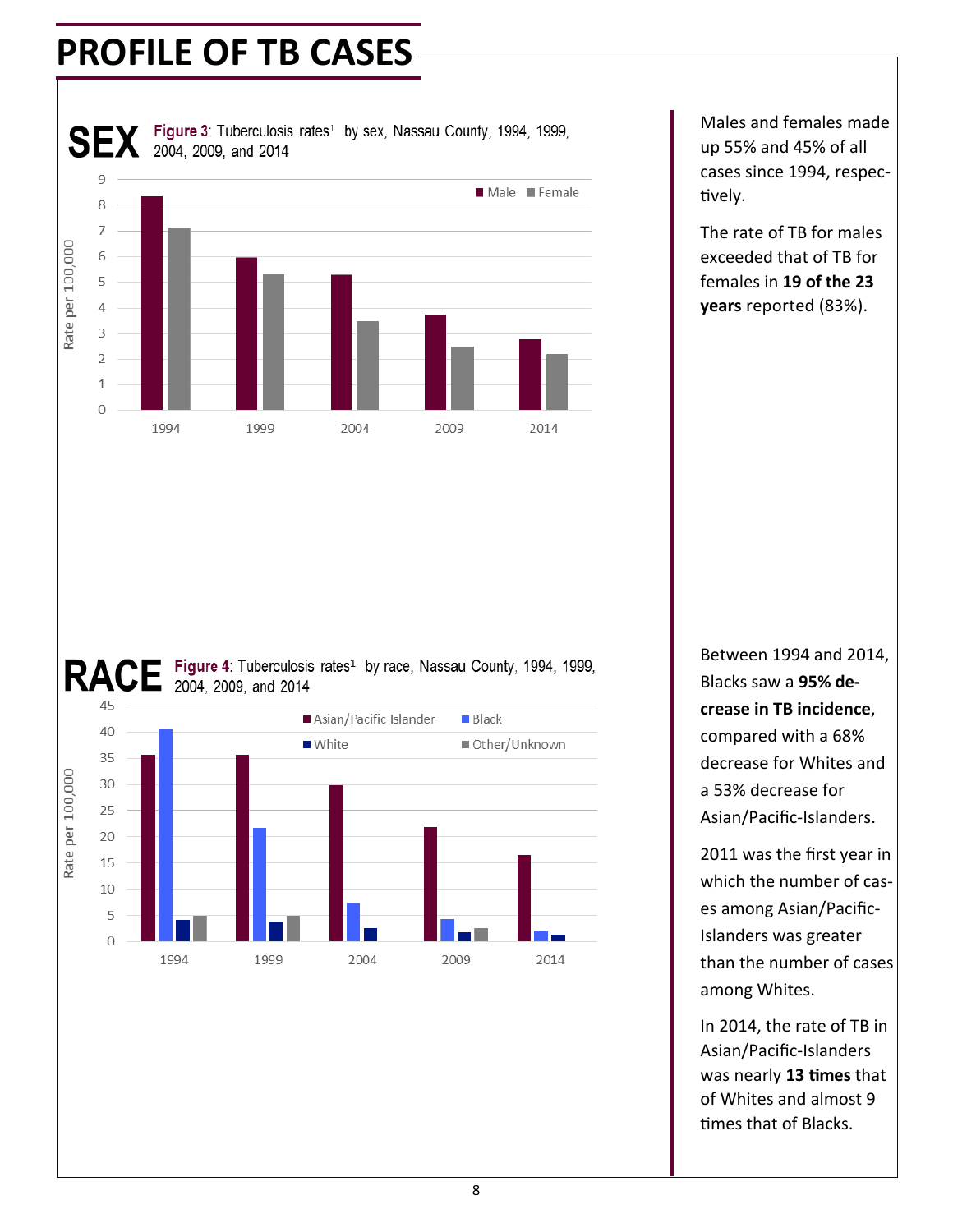

The number of cases for Non-Hispanics was over **3 times** that of Hispanics in 2014.

The rate of TB for Hispanics was **nearly double**  that of Non-Hispanics in 2014.

# BIRTHPLACE Figure 6: Tuberculosis cases by birth in the



Since 1996, the first year when the number foreign -born TB patients exceeded that of U.S.-born TB patients, foreign-born TB patients have consistently outnumbered U.S. born TB patients.

In 2014, foreign-born TB patients made up **79% of all TB cases** in Nassau County.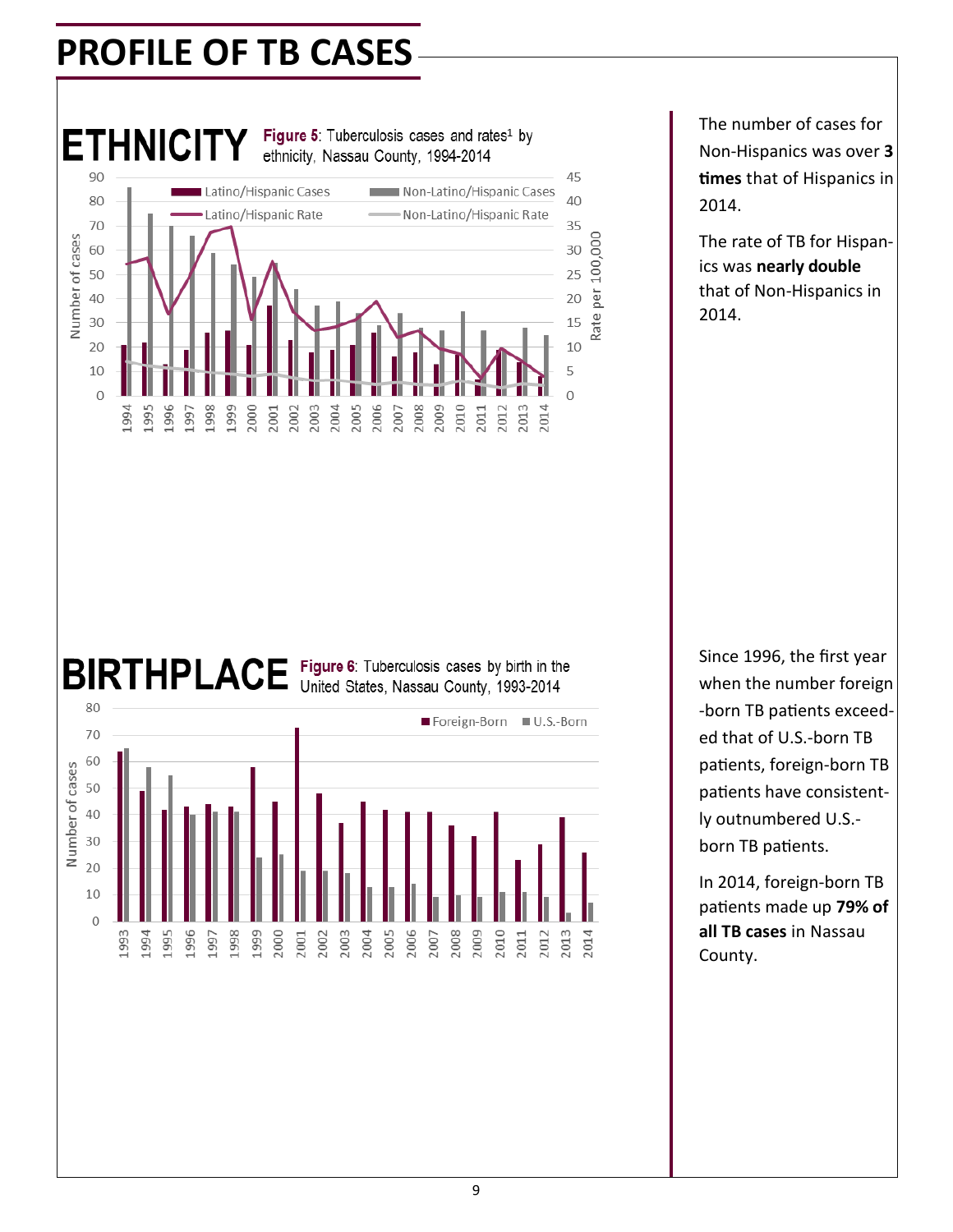COUNTRY OF BIRTH Figure 7: Patient country of birth as percent of all

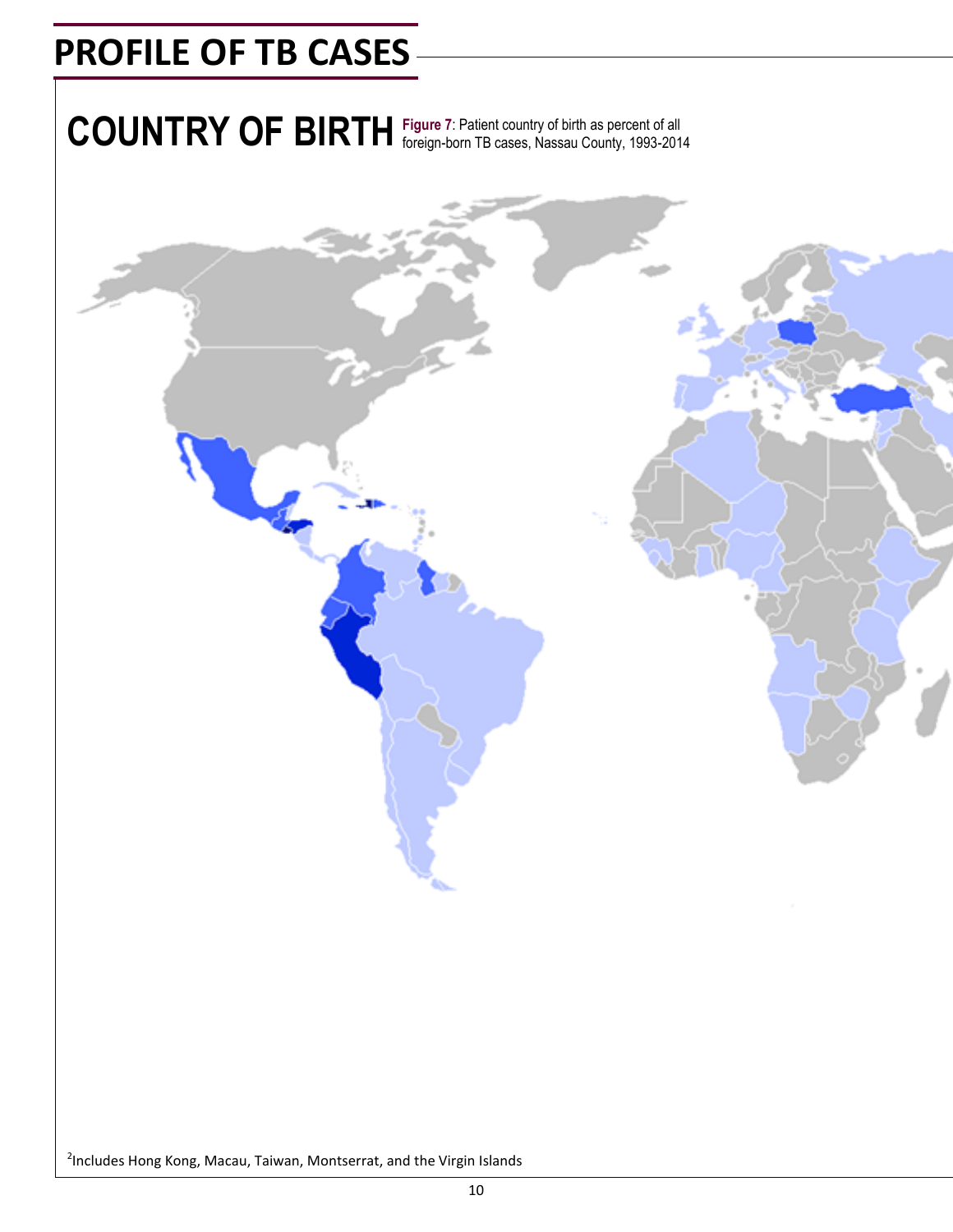

- **1.** El Salvador
- **2.** India
- **3.** Haiti
- **4.** Honduras
- **5.** Philippines
- **6.** Peru
- **7.** Pakistan
- **8.** China
- **9.** Guatemala
- **10.** Mexico

There were **79 unique countries and territories of birth<sup>2</sup>** represented among Nassau County TB patients between 1993 and 2014.

El Salvador, India, and Haiti were the only countries to each contribute to **at least 10% of all TB cases in Nassau County**  from 1993-2014.

- More than 10% of all foreign-born TB cases
- 5-10% of all foreign-born TB cases
- 1-5% of all foreign-born TB cases
- Fewer than 1% of all foreign-born TB cases
- No reported cases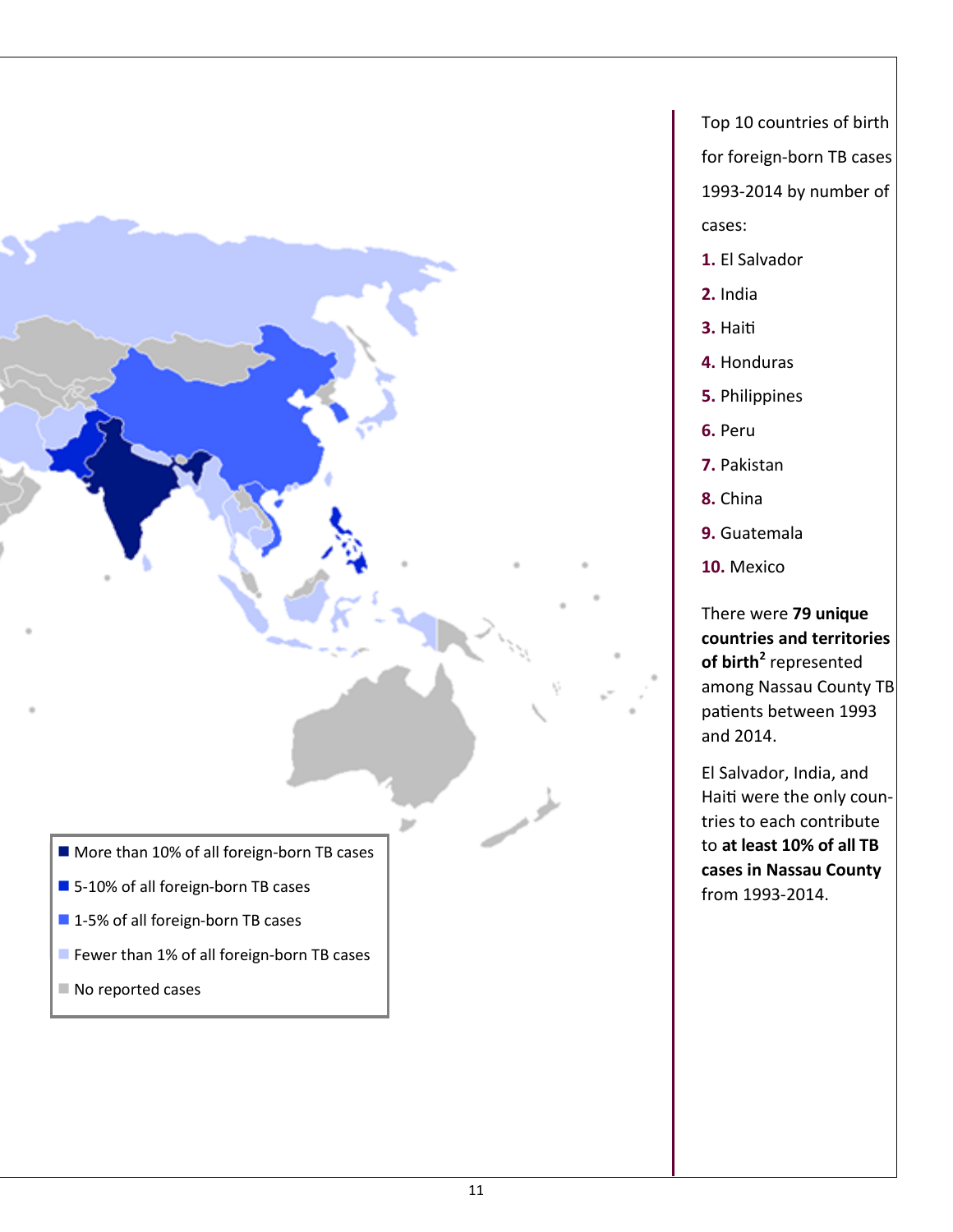

Top 10 zip codes 1993-

2014 by number of cases:

- **1.** Hempstead
- **2.** Freeport
- **3.** Westbury
- **4.** Uniondale
- **5.** Elmont
- **6.** East Meadow
- **7.** Hicksville
- **8.** New Hyde Park
- **9.** Long Beach
- **10.** Roosevelt

Hempstead was the only zip code with **more than 100** cumulative cases of TB from 1993 to 2014.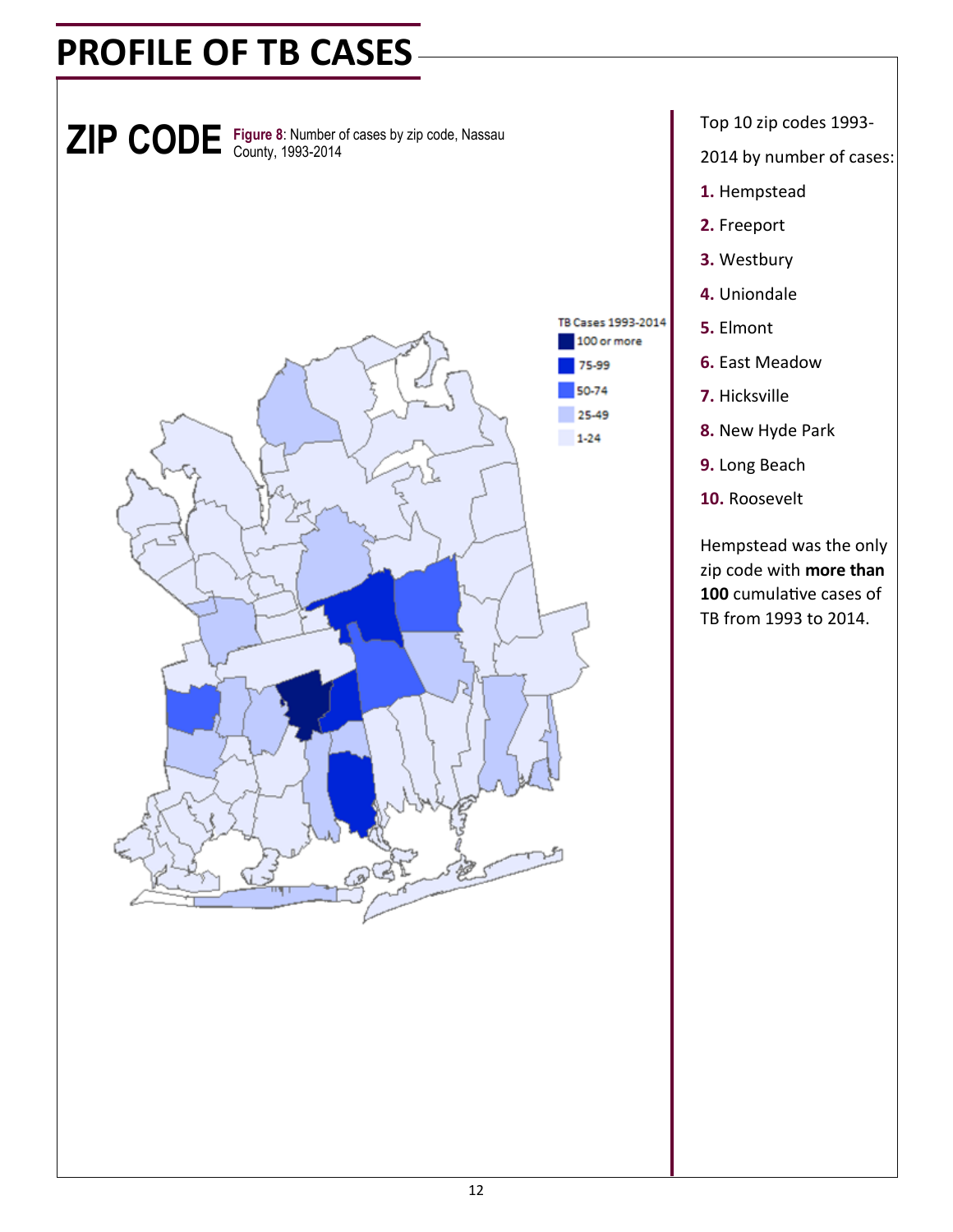

TB can occur in the lungs, somewhere other than the lungs, or both in and outside of the lungs. Common extrapulmonary sites include lymphatic, bone/joint, and pleural.

2014 was the only year from 1993-2014 in which pulmonary only cases made up **fewer than half**  of all TB cases.

77% of all TB cases from 1993 to 2014 had pulmonary TB. Of these, 9% also had extrapulmonary TB.

Of extrapulmonary cases, **40% were lymphatic**.

Tuberculosis is an opportunistic infection and therefore poses a much greater threat to those with weakened immune systems, such as those living with HIV infection. All patients with TB should be tested for HIV. New York State's Public Health law states that HIV testing must be offered to all persons between the ages of 13 and 64 years as part of routine care. As of 2014, oral consent rather than only written consent is acceptable to obtain consent for ordering an HIV test.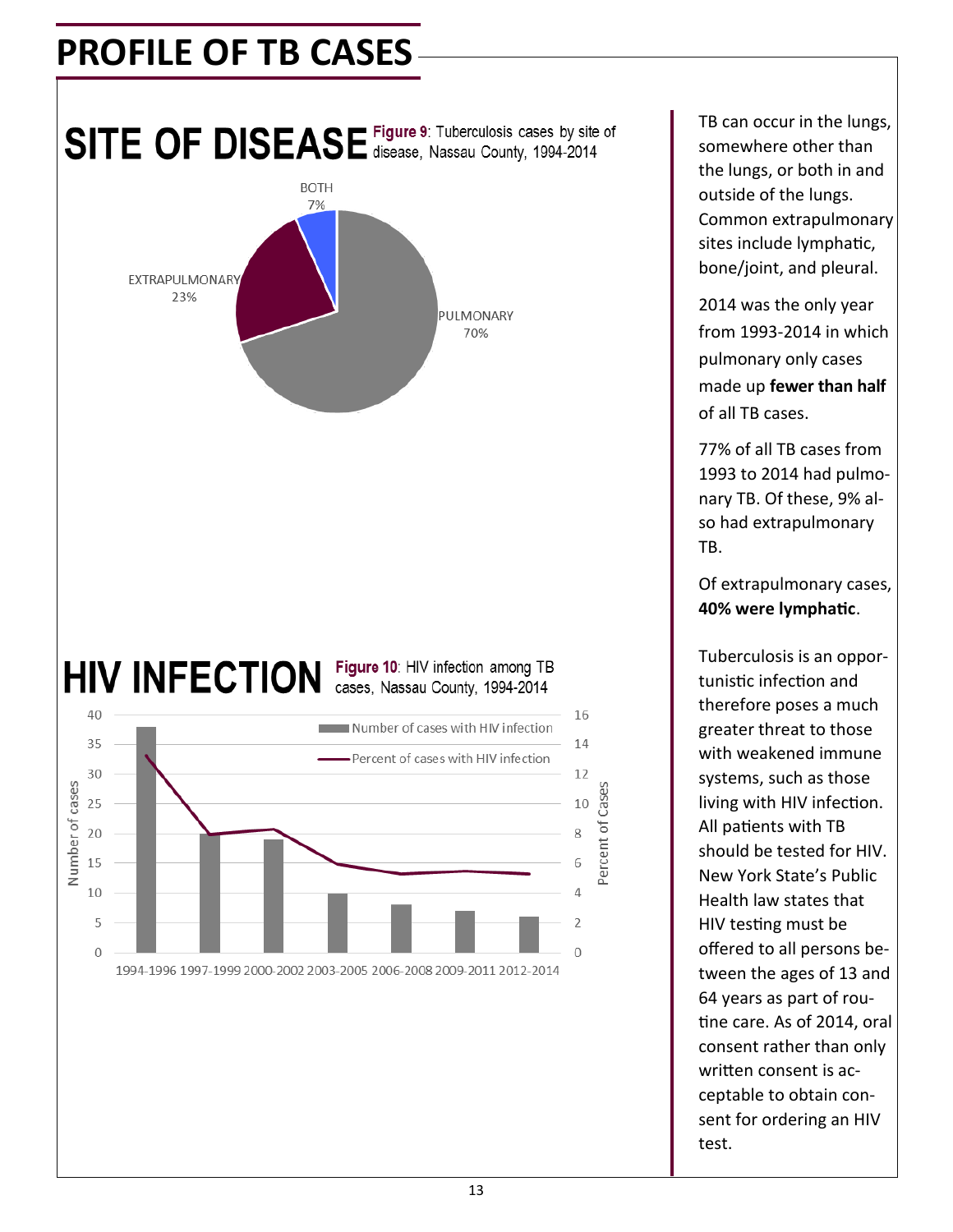# **TREATMENT COMPLETION**

Figure 11: Proportion of qualifying<sup>3</sup> tuberculosis cases that completed treatment within 365 days, Nassau County, 1993-2014



 $3$ Patients are not eligible to complete within 365 days if they have meningeal, bone/joint/ skeletal, multidrug resistant, or rifampin resistant TB, or are children under 14 years with disseminated (miliary) TB.

<sup>4</sup>Y-axis begins at 50%.

Every year since 2005 has had **over 90%** treatment completion within 365 days.

In 2009, 2010, 2011, and 2014, **100%** of those who qualified completed treatment within 365 days.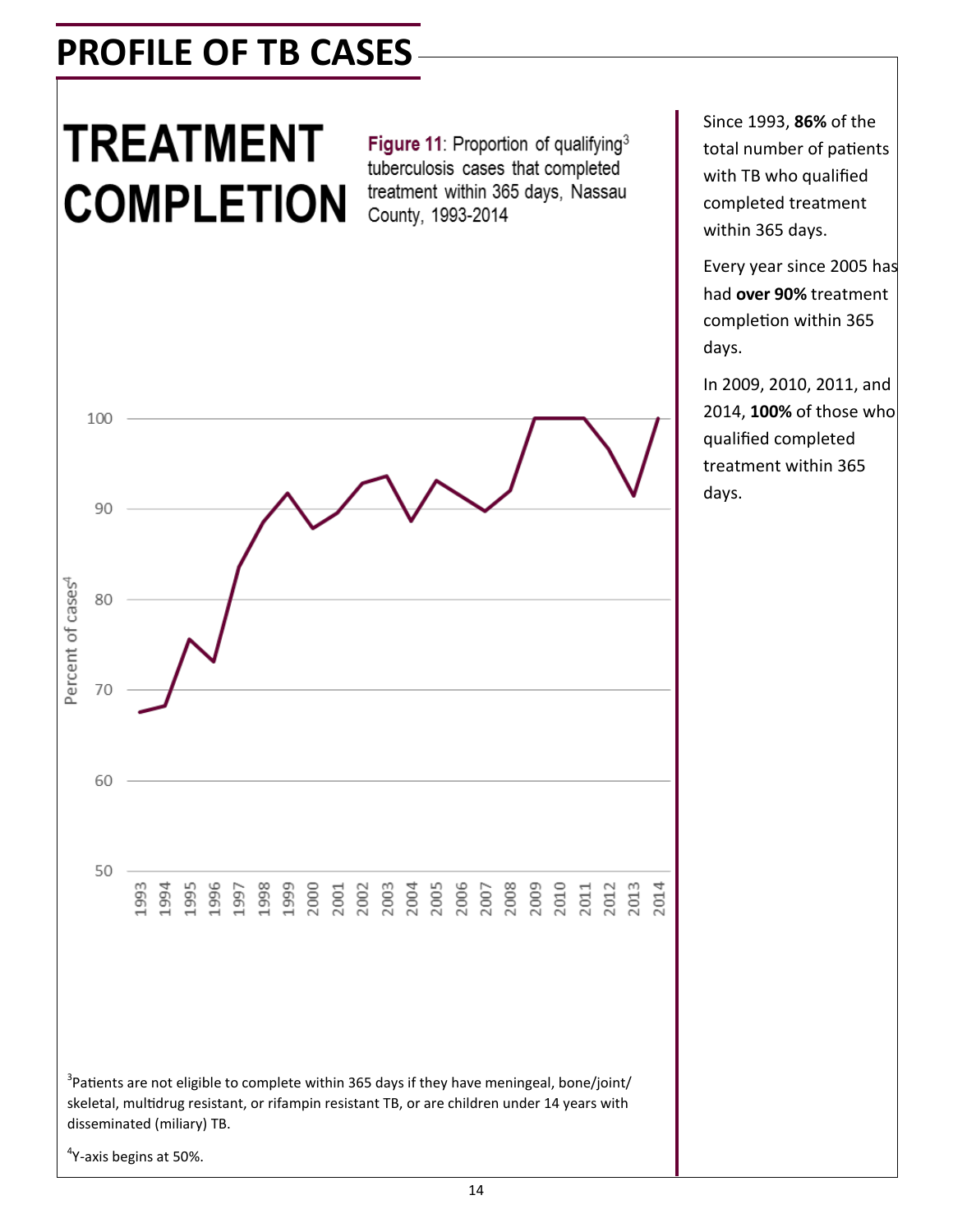## **ACKNOWLEDGMENTS**

Project Contributors: Tavora Buchman, PhD; Celina Cabello, MPH; Puja Chadha; Claudia Mastrogiacomo.

The Division of Tuberculosis Control would like to thank summer interns, Ms. Claudia Mastrogiacomo and Ms. Puja Chadha, for their valuable work towards this project.

#### **CONTACT US**

Nassau County Department of Health

Tuberculosis Control

200 County Seat Drive

Mineola, NY, 11501

Phone: (516)-227-9664

Fax: (516)-227-9643

http://www.nassaucountyny.gov/1652/Health-Department